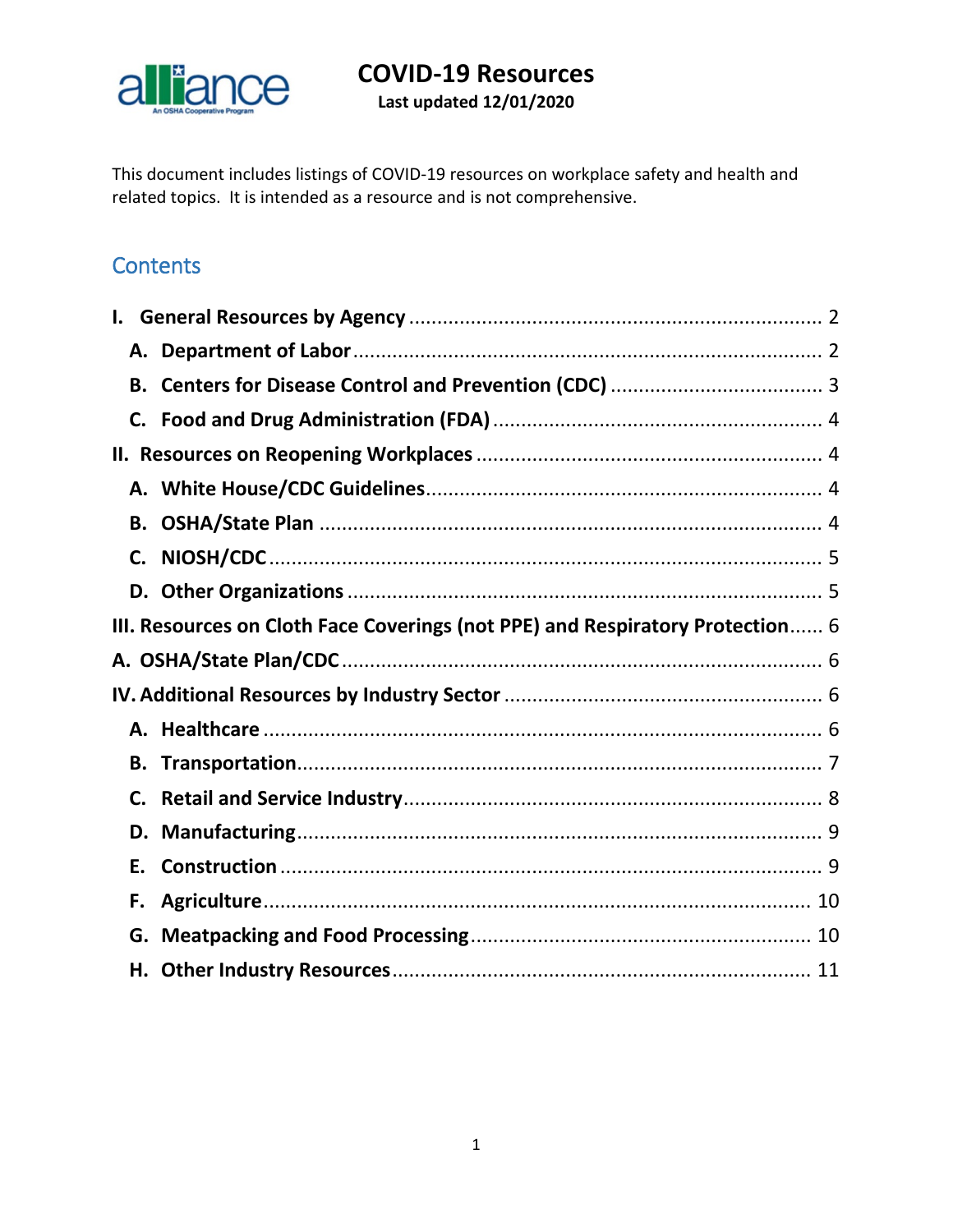

**Last updated 12/01/2020**

## <span id="page-1-0"></span>**I. General Resources by Agency**

### <span id="page-1-1"></span>**A. Department of Labor**

#### **1. Occupational Safety and Health Administration**

OSHA's primary resource is the [COVID-19 Safety and Health Topics Page.](https://www.osha.gov/SLTC/covid-19/) This page is updated routinely and we encourage you to review it frequently. General guidance on this page includes:

- [Ten Steps All Workplaces Can Take to Reduce Risk of Exposure to Coronavirus Poster](https://www.osha.gov/pls/publications/publication.html#c19) (Available in 13 Languages)
- [Guidance on Preparing Workplaces for COVID-19](https://www.osha.gov/Publications/OSHA3990.pdf) [\(Spanish\)](https://www.osha.gov/Publications/OSHA3992.pdf)
- [Prevent Worker Exposure to Coronavirus](https://www.osha.gov/Publications/OSHA3989.pdf) [\(Spanish\)](https://www.osha.gov/Publications/OSHA3991.pdf)
- [Worker Exposure Risk to COVID-19](https://gcc01.safelinks.protection.outlook.com/?url=https%3A%2F%2Fwww.osha.gov%2FPublications%2FOSHA3993.pdf&data=02%7C01%7CJones.Tina%40dol.gov%7C6e2c3b1ce10f40013c9508d7da6a3123%7C75a6305472044e0c9126adab971d4aca%7C0%7C0%7C637218021941315643&sdata=8Qkg7qXjpicIogFQP3X08rJ7n0TVWggPMgQvrxMnfMc%3D&reserved=0) [\(Spanish\)](https://gcc01.safelinks.protection.outlook.com/?url=https%3A%2F%2Fwww.osha.gov%2FPublications%2FOSHA3993SP.pdf&data=02%7C01%7CJones.Tina%40dol.gov%7C6e2c3b1ce10f40013c9508d7da6a3123%7C75a6305472044e0c9126adab971d4aca%7C0%7C0%7C637218021941315643&sdata=SnppZp%2FLhoXUhx07kT828WxpRx9EzG34cXCHI%2BTN8nk%3D&reserved=0)
- [COVID-19 Hazard Recognition](https://www.osha.gov/SLTC/covid-19/hazardrecognition.html)
- [COVID-19 Control and Prevention](https://www.osha.gov/SLTC/covid-19/controlprevention.html)
- [Videos Providing Quick Safety Tips](https://www.osha.gov/#covidVideos)
- OSHA [COVID-19 Data](https://www.osha.gov/news) and Media Resources
- **Updated-** [Frequently Asked Questions and Answers](https://www.osha.gov/SLTC/covid-19/covid-19-faq.html) (includes FAQs on cleaning and disinfection, cloth face coverings, personal protective equipment, recordkeeping, return to work, and other topics)
- Public Service Announcements
	- o Safety (English (0:15) [Recording](https://www.osha.gov/sites/default/files/OSHA_SHW_RadioSpot1_Eng.mp3) | [Transcript\)](https://www.osha.gov/psa#covid1en) (Spanish (0:20) [Recording](https://www.osha.gov/sites/default/files/OSHA_SHW_RadioSpot1_Span.mp3) | [Transcript\)](https://www.osha.gov/psa#covid1sp). (July 6, 2020).
	- o Health (English (0:15) [Recording](https://www.osha.gov/sites/default/files/OSHA_SHW_RadioSpot2_Eng.mp3) | [Transcript\)](https://www.osha.gov/psa#covid2en) (Spanish (0:20) [Recording](https://www.osha.gov/sites/default/files/OSHA_SHW_RadioSpot2_Span.mp3) | [Transcript\)](https://www.osha.gov/psa#covid2sp). (July 6, 2020).
- [Hazard Communication for Disinfectants Used Against Viruses](https://www.cdc.gov/niosh/topics/disinfectant/default.html?deliveryName=USCDC_10_4-DM35971)
- [Additional Considerations for Workers in Shared Housing](https://www.osha.gov/SLTC/covid-19/workers-in-shared-housing.html)
- **New -** [Lessons Learned: Frequently Cited Standards Related](https://gcc02.safelinks.protection.outlook.com/?url=https%3A%2F%2Fwww.osha.gov%2FSLTC%2Fcovid-19%2Fcovid-citations-lessons.pdf&data=04%7C01%7CGiddins.Sharease.R%40dol.gov%7Cf9f9765c6dec4e9359ba08d884c81657%7C75a6305472044e0c9126adab971d4aca%7C0%7C0%7C637405342187677355%7CUnknown%7CTWFpbGZsb3d8eyJWIjoiMC4wLjAwMDAiLCJQIjoiV2luMzIiLCJBTiI6Ik1haWwiLCJXVCI6Mn0%3D%7C1000&sdata=nONUVYQYhhSkRqQ4Q1LhRTEBST2Tcyj9a96kUbkG0gs%3D&reserved=0) to COVID-19 Inspections
- **New -** [Common COVID-19 Citations: Helping Employers Better Protect Workers and](https://gcc02.safelinks.protection.outlook.com/?url=https%3A%2F%2Fwww.osha.gov%2FSLTC%2Fcovid-19%2Fcovid-citations-guidance.pdf&data=04%7C01%7CGiddins.Sharease.R%40dol.gov%7Cf9f9765c6dec4e9359ba08d884c81657%7C75a6305472044e0c9126adab971d4aca%7C0%7C0%7C637405342187677355%7CUnknown%7CTWFpbGZsb3d8eyJWIjoiMC4wLjAwMDAiLCJQIjoiV2luMzIiLCJBTiI6Ik1haWwiLCJXVCI6Mn0%3D%7C1000&sdata=OqNImIb04btpbO9QtH%2FMsHtbXjIeKXr5UaN65hODyoY%3D&reserved=0)  [Comply with OSHA Regulations](https://gcc02.safelinks.protection.outlook.com/?url=https%3A%2F%2Fwww.osha.gov%2FSLTC%2Fcovid-19%2Fcovid-citations-guidance.pdf&data=04%7C01%7CGiddins.Sharease.R%40dol.gov%7Cf9f9765c6dec4e9359ba08d884c81657%7C75a6305472044e0c9126adab971d4aca%7C0%7C0%7C637405342187677355%7CUnknown%7CTWFpbGZsb3d8eyJWIjoiMC4wLjAwMDAiLCJQIjoiV2luMzIiLCJBTiI6Ik1haWwiLCJXVCI6Mn0%3D%7C1000&sdata=OqNImIb04btpbO9QtH%2FMsHtbXjIeKXr5UaN65hODyoY%3D&reserved=0)

Enforcement Memorandums: Nine (9) memorandums related to COVID-19 are in effect and intended to be time-limited to the current public health crisis:

- **10/2/2020-** [Temporary Enforcement Guidance –](https://www.osha.gov/memos/2020-10-02/temporary-enforcement-guidance-tight-fitting-powered-air-purifying-respirators) Tight-Fitting Powered Air Purifying [Respirators \(PAPRs\) Used During the Coronavirus Disease 2019 \(COVID-19\) Pandemic](https://www.osha.gov/memos/2020-10-02/temporary-enforcement-guidance-tight-fitting-powered-air-purifying-respirators)
- **05/19/2020-** [Revised Enforcement Guidance for Recording Cases of Coronavirus Disease](https://www.osha.gov/memos/2020-05-19/revised-enforcement-guidance-recording-cases-coronavirus-disease-2019-covid-19)  [2019 \(COVID-19\)](https://www.osha.gov/memos/2020-05-19/revised-enforcement-guidance-recording-cases-coronavirus-disease-2019-covid-19)
- **5/19/2020-** [Updated Interim Enforcement Response Plan for Coronavirus Disease 2019](https://www.osha.gov/memos/2020-05-19/updated-interim-enforcement-response-plan-coronavirus-disease-2019-covid-19)  [\(COVID-19\)](https://www.osha.gov/memos/2020-05-19/updated-interim-enforcement-response-plan-coronavirus-disease-2019-covid-19)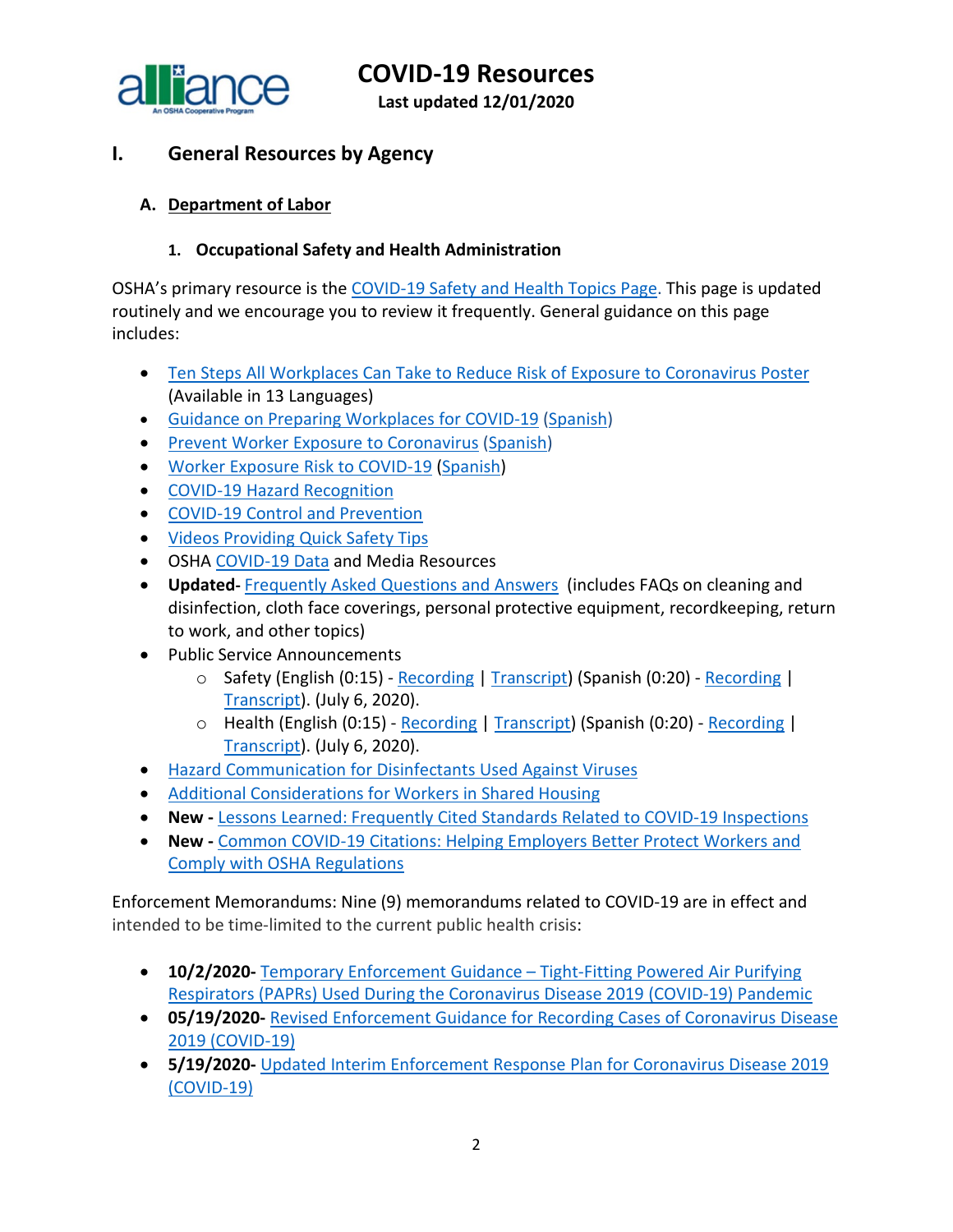

**Last updated 12/01/2020**

- **04/24/2020** [Enforcement Guidance on Decontamination of Filtering Facepiece](https://www.osha.gov/memos/2020-04-24/enforcement-guidance-decontamination-filtering-facepiece-respirators-healthcare)  [Respirators in Healthcare During the Coronavirus Disease 2019](https://www.osha.gov/memos/2020-04-24/enforcement-guidance-decontamination-filtering-facepiece-respirators-healthcare) (COVID-19) Pandemic
- **04/16/2020**  [Discretion in Enforcement when Considering an Employer's Good Faith](https://www.osha.gov/memos/2020-04-16/discretion-enforcement-when-considering-employers-good-faith-efforts-during)  [Efforts During the Coronavirus Disease 2019 \(COVID-19\) Pandemic](https://www.osha.gov/memos/2020-04-16/discretion-enforcement-when-considering-employers-good-faith-efforts-during)
- **04/08/2020**  [Expanded Temporary Enforcement Guidance on Respiratory Protection](https://www.osha.gov/memos/2020-04-08/expanded-temporary-enforcement-guidance-respiratory-protection-fit-testing-n95)  [Fit-Testing for N95 Filtering Facepieces in All Industries During the Coronavirus Disease](https://www.osha.gov/memos/2020-04-08/expanded-temporary-enforcement-guidance-respiratory-protection-fit-testing-n95)  [2019 \(COVID-19\) Pandemic](https://www.osha.gov/memos/2020-04-08/expanded-temporary-enforcement-guidance-respiratory-protection-fit-testing-n95)
- **04/03/2020**  [Enforcement Guidance for Use of Respiratory Protection Equipment](https://www.osha.gov/memos/2020-04-03/enforcement-guidance-use-respiratory-protection-equipment-certified-under)  [Certified under Standards of Other Countries or Jurisdictions During the Coronavirus](https://www.osha.gov/memos/2020-04-03/enforcement-guidance-use-respiratory-protection-equipment-certified-under)  [Disease 2019 \(COVID-19\) Pandemic](https://www.osha.gov/memos/2020-04-03/enforcement-guidance-use-respiratory-protection-equipment-certified-under)
- **04/03/2020**  [Enforcement Guidance for Respiratory Protection and the N95 Shortage](https://www.osha.gov/memos/2020-04-03/enforcement-guidance-respiratory-protection-and-n95-shortage-due-coronavirus)  [Due to the Coronavirus Disease 2019 \(COVID-19\) Pandemic](https://www.osha.gov/memos/2020-04-03/enforcement-guidance-respiratory-protection-and-n95-shortage-due-coronavirus) - [1910.134 App B-1]
- **03/14/2020**  [Temporary Enforcement Guidance -](https://www.osha.gov/memos/2020-03-14/temporary-enforcement-guidance-healthcare-respiratory-protection-annual-fit) Healthcare Respiratory Protection [Annual Fit-Testing for N95 Filtering Facepieces During the COVID-19 Outbreak](https://www.osha.gov/memos/2020-03-14/temporary-enforcement-guidance-healthcare-respiratory-protection-annual-fit)

## **2. Wage and Hour Division (WHD)**

WHD's Primary Resource is its [WHD COVID-19 Official Webpage,](https://www.dol.gov/agencies/whd/pandemic) which provides information on the implementation of the [Families First Coronavirus Response Act](https://www.dol.gov/agencies/whd/ffcra) (FFCRA).

## <span id="page-2-0"></span>**B. Centers for Disease Control and Prevention (CDC)**

CDC's primary resource is the [CDC COVID-19 Official Webpage.](https://www.cdc.gov/coronavirus/2019-nCoV/index.html) This page is updated routinely and we encourage you to review it frequently. Recent guidance released and housed on this page includes:

- **New Updates-** [CDC COVID-19 Guidance Documents](https://www.cdc.gov/coronavirus/2019-ncov/communication/guidance-list.html?Sort=Date%3A%3Adesc)
- [Resources for Businesses and Employers \(includes guidance on reopening, also provided](https://www.cdc.gov/coronavirus/2019-ncov/community/organizations/businesses-employers.html)  [below\)](https://www.cdc.gov/coronavirus/2019-ncov/community/organizations/businesses-employers.html)
	- o [Interim Guidance for Businesses and Employers](https://www.cdc.gov/coronavirus/2019-ncov/community/guidance-business-response.html)
	- o [General Business Frequently Asked Questions](https://www.cdc.gov/coronavirus/2019-ncov/community/general-business-faq.html)
	- o [Testing Strategy for Coronavirus \(COVID-19\) in High-Density Critical Infrastructure](https://www.cdc.gov/coronavirus/2019-ncov/community/worker-safety-support/hd-testing.html)  [Workplaces after a COVID-19 Case Is Identified](https://www.cdc.gov/coronavirus/2019-ncov/community/worker-safety-support/hd-testing.html)
	- o [Cleaning and Disinfecting Your](https://www.cdc.gov/coronavirus/2019-ncov/community/clean-disinfect/index.html) Facility
	- o [Employees: How to Cope with Job Stress and Build Resilience During the COVID-19](https://www.cdc.gov/coronavirus/2019-ncov/community/mental-health-non-healthcare.html?deliveryName=USCDC_10_4-DM27902)  [Pandemic](https://www.cdc.gov/coronavirus/2019-ncov/community/mental-health-non-healthcare.html?deliveryName=USCDC_10_4-DM27902)
	- o [What Workers and Employers Can Do to Manage Workplace Fatigue during COVID-](https://www.cdc.gov/coronavirus/2019-ncov/hcp/managing-workplace-fatigue.html?deliveryName=USCDC_10_4-DM27902)[19](https://www.cdc.gov/coronavirus/2019-ncov/hcp/managing-workplace-fatigue.html?deliveryName=USCDC_10_4-DM27902)
	- o [How Collecting and Analyzing COVID-19 Case Job Information Can Make a Difference](https://blogs.cdc.gov/niosh-science-blog/2020/07/31/covid-work-data/?deliveryName=USCDC_10_4-DM34769)  [in Public Health](https://blogs.cdc.gov/niosh-science-blog/2020/07/31/covid-work-data/?deliveryName=USCDC_10_4-DM34769)
	- o [Guidance for Reopening Buildings After Prolonged Shutdown or Reduced Operation](https://www.cdc.gov/coronavirus/2019-ncov/php/building-water-system.html)
- [Worker Safety and Support](https://www.cdc.gov/coronavirus/2019-ncov/community/worker-safety-support/index.html)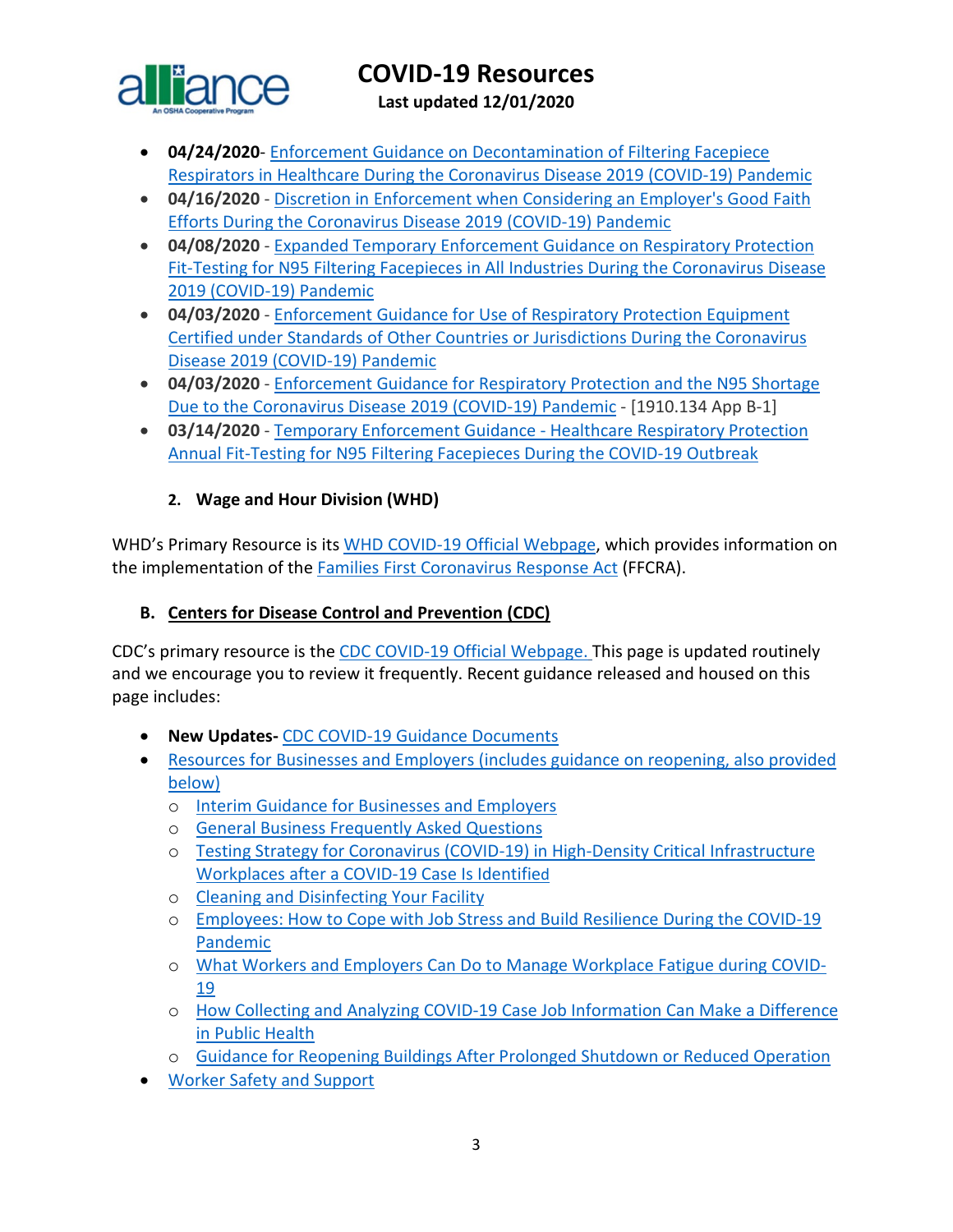

**Last updated 12/01/2020**

- [Implementing Safety Practices for Critical Infrastructure Workers Who May Have Had](https://www.cdc.gov/coronavirus/2019-ncov/community/critical-workers/implementing-safety-practices.html?deliveryName=USCDC_10_4-DM27902)  [Exposure to a Person with Suspected or Confirmed COVID-19](https://www.cdc.gov/coronavirus/2019-ncov/community/critical-workers/implementing-safety-practices.html?deliveryName=USCDC_10_4-DM27902)
- [Prepare Your Small Business and Employees for the Effects of COVID-19](https://gcc01.safelinks.protection.outlook.com/?url=https%3A%2F%2Fwww.cdc.gov%2Fcoronavirus%2F2019-ncov%2Fcommunity%2Fguidance-small-business.html&data=02%7C01%7CLee.Joey.C%40dol.gov%7Cd3f028a2390845ad13b208d7e073765f%7C75a6305472044e0c9126adab971d4aca%7C0%7C0%7C637224658823422112&sdata=afIVXnYi82UYP1zyR2iOZP07LFSoUrCLAneLSEqORqU%3D&reserved=0)
- [Cases of COVID-19 in the U.S.](https://www.cdc.gov/coronavirus/2019-ncov/cases-updates/cases-in-us.html) and [COVIDView: A Weekly Surveillance Summary of U.S.](https://gcc01.safelinks.protection.outlook.com/?url=https%3A%2F%2Fwww.cdc.gov%2Fcoronavirus%2F2019-ncov%2Fcovid-data%2Fcovidview.html&data=02%7C01%7CLee.Joey.C%40dol.gov%7Cd3f028a2390845ad13b208d7e073765f%7C75a6305472044e0c9126adab971d4aca%7C0%7C0%7C637224658823422112&sdata=4b4tPfmagxP7%2F1KsH0tTYeWyaq9vb5P8W%2B301lTIxfI%3D&reserved=0)  [COVID-19 Activity](https://gcc01.safelinks.protection.outlook.com/?url=https%3A%2F%2Fwww.cdc.gov%2Fcoronavirus%2F2019-ncov%2Fcovid-data%2Fcovidview.html&data=02%7C01%7CLee.Joey.C%40dol.gov%7Cd3f028a2390845ad13b208d7e073765f%7C75a6305472044e0c9126adab971d4aca%7C0%7C0%7C637224658823422112&sdata=4b4tPfmagxP7%2F1KsH0tTYeWyaq9vb5P8W%2B301lTIxfI%3D&reserved=0)
- [Guidance for SARS-CoV-2 Testing Strategy: Considerations for](https://www.cdc.gov/coronavirus/2019-ncov/community/organizations/testing-non-healthcare-workplaces.html?deliveryName=USCDC_10_4-DM32782) Non-Healthcare **[Workplaces](https://www.cdc.gov/coronavirus/2019-ncov/community/organizations/testing-non-healthcare-workplaces.html?deliveryName=USCDC_10_4-DM32782)**
- [Guidance for Discontinuation of Isolation for Persons with COVID-19 Not in Healthcare](https://www.cdc.gov/coronavirus/2019-ncov/hcp/disposition-in-home-patients.html?deliveryName=USCDC_10_4-DM33737)  **[Settings](https://www.cdc.gov/coronavirus/2019-ncov/hcp/disposition-in-home-patients.html?deliveryName=USCDC_10_4-DM33737)**
- [Case Investigation and Contact Tracing in Non-healthcare Workplaces: Information for](https://www.cdc.gov/coronavirus/2019-ncov/community/contact-tracing-nonhealthcare-workplaces.html?deliveryName=USCDC_10_4-DM34769)  [Employers](https://www.cdc.gov/coronavirus/2019-ncov/community/contact-tracing-nonhealthcare-workplaces.html?deliveryName=USCDC_10_4-DM34769)
- [COVID-19 Communication Plan for Select Non-healthcare Critical Infrastructure](https://www.cdc.gov/coronavirus/2019-ncov/community/communication-plan.html?deliveryName=USCDC_10_4-DM34769)  [Employers](https://www.cdc.gov/coronavirus/2019-ncov/community/communication-plan.html?deliveryName=USCDC_10_4-DM34769)
- [Strategies for Protecting K-12 School Staff from COVID-19](https://www.cdc.gov/coronavirus/2019-ncov/community/schools-childcare/k-12-staff.html?deliveryName=USCDC_10_4-DM35971)
- Fact sheets for *employees* and *employers* on heat stress prevention during the COVID-19 pandemic
- [Print Resources to support COVID-19 recommendations](https://www.cdc.gov/coronavirus/2019-ncov/communication/print-resources.html?Sort=Date%3A%3Adesc)

#### <span id="page-3-0"></span>**C. Food and Drug Administration (FDA)**

FDA's primary resource is the [FDA COVID-19 Official Website.](https://www.fda.gov/emergency-preparedness-and-response/counterterrorism-and-emerging-threats/coronavirus-disease-2019-covid-19) This page is updated routinely and we encourage you to review it frequently. Recent guidance related to workplace safety and health released and housed on this page includes:

- [Is Your Hand Sanitizer on FDA's List of Products You Should Not Use?](https://www.fda.gov/consumers/consumer-updates/your-hand-sanitizer-fdas-list-products-you-should-not-use?utm_campaign=082520_PR_Coronavirus%20%28COVID-19%29%20Update%3A%20Daily%20Roundup%20August%2025%2C%202020&utm_medium=email&utm_source=Eloqua)
- [FDA Provides Testing Method to Assess the Quality of Hand Sanitizer Products for](https://www.fda.gov/drugs/drug-safety-and-availability/fda-updates-hand-sanitizers-consumers-should-not-use?utm_campaign=082520_PR_Coronavirus%20%28COVID-19%29%20Update%3A%20Daily%20Roundup%20August%2025%2C%202020&utm_medium=email&utm_source=Eloqua#5f47ae8cd1538)  **[Impurities](https://www.fda.gov/drugs/drug-safety-and-availability/fda-updates-hand-sanitizers-consumers-should-not-use?utm_campaign=082520_PR_Coronavirus%20%28COVID-19%29%20Update%3A%20Daily%20Roundup%20August%2025%2C%202020&utm_medium=email&utm_source=Eloqua#5f47ae8cd1538)**

## <span id="page-3-1"></span>**II. Resources on Reopening Workplaces**

## <span id="page-3-2"></span>**A. White House/CDC Guidelines**

• [Guidelines for Opening Up America Again](https://www.whitehouse.gov/wp-content/uploads/2020/04/Guidelines-for-Opening-Up-America-Again.pdf)

## <span id="page-3-3"></span>**B. OSHA/State Plan**

- [Guidance on Returning to Work](https://www.osha.gov/Publications/OSHA4045.pdf)
- [COVID-19 Guidance on Social Distancing at Work](https://www.osha.gov/Publications/OSHA4027.pdf)
- [COVID-19 Guidance on Ventilation in the Workplace](https://www.osha.gov/Publications/OSHA4103.pdf) [\(Spanish\)](https://www.osha.gov/Publications/OSHA4104.pdf)
- State Plans Emergency Temporary Standards and related Regulations
	- o [Michigan ETA](https://www.michigan.gov/documents/leo/Final_MIOSHA_Rules_705164_7.pdf)
	- o [Michigan Act on Preventing Retaliation](http://www.legislature.mi.gov/documents/2019-2020/billenrolled/House/pdf/2020-HNB-6032.pdf)
	- o [Michigan COVID-19 Response and Reopening Liability Assurance Act](http://www.legislature.mi.gov/documents/2019-2020/billenrolled/House/pdf/2020-HNB-6030.pdf)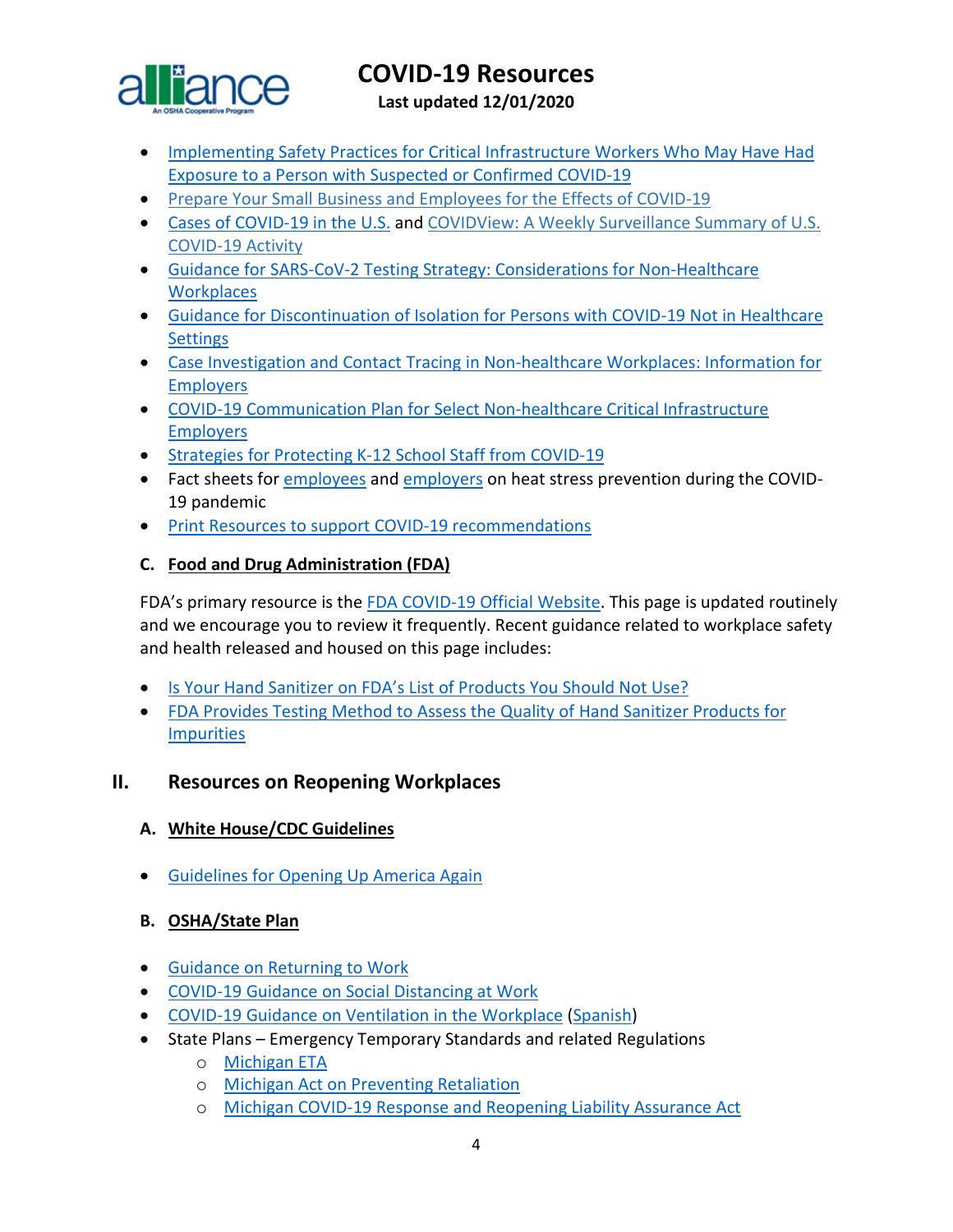

**Last updated 12/01/2020**

- o [Amended Michigan Occupational Safety and Health Act Liability Protection to](http://www.legislature.mi.gov/documents/2019-2020/billenrolled/House/pdf/2020-HNB-6031.pdf)  [Employers for an Employee's Exposure to COVID-19](http://www.legislature.mi.gov/documents/2019-2020/billenrolled/House/pdf/2020-HNB-6031.pdf)
- o Virgini[a Emergency Temporary Standard](https://www.doli.virginia.gov/wp-content/uploads/2020/07/RIS-filed-RTD-Final-ETS-7.24.2020.pdf)
	- [Virginia Adopts Coronavirus Workplace Safety Rules](https://www.governor.virginia.gov/newsroom/all-releases/2020/july/headline-859234-en.html) (official press release)
- o **New-** Oregon/OSHA [Temporary Rule Addressing COVID-19 Workplace Risk](https://osha.oregon.gov/OSHARules/div1/437-001-0744.pdf) 
	- **New-** [Oregon OSHA COVID-19 Resources](https://osha.oregon.gov/covid19/Pages/default.aspx)
- o Minnesota [Emergency Executive Order 20-74,](https://mn.gov/governor/assets/EO%2020-74%20Final_tcm1055-437539.pdf) [Sample Plan,](http://www.dli.mn.gov/sites/default/files/doc/COVID_19_business_plan_template.docx) and [COVID-19](https://www.dli.mn.gov/sites/default/files/pdf/COVID_19_preparedness_plans_industry_guidance_FAQs.pdf)  [Preparedness Plan FAQs](https://www.dli.mn.gov/sites/default/files/pdf/COVID_19_preparedness_plans_industry_guidance_FAQs.pdf)
- o [New Jersey Department of Labor & Workforce Development Executive Order to](https://nj.gov/infobank/eo/056murphy/pdf/EO-192.pdf?_ga=2.161068477.1413891878.1603977019-1458229417.1603977019)  [Protect New Jersey's Workforce During the COVID-19 Pandemic](https://nj.gov/infobank/eo/056murphy/pdf/EO-192.pdf?_ga=2.161068477.1413891878.1603977019-1458229417.1603977019)
- o **New-** [New Mexico's Emergency Temporary Standard](https://www.env.nm.gov/wp-content/uploads/2020/03/Emergency-Amendment-to-11.5.1.16-final.pdf)
- o **New-** Utah ETS [Face Mask Use to Prevent the Spread of COVID-19](https://laborcommission.utah.gov/divisions/uosh/emergency-rule/)
- o **New-** Washington ETS [Additional Requirements to Protect Occupants in](https://www.lni.wa.gov/rulemaking-activity/AO20-23/2023CR103EAdoption.pdf)  [Temporary Worker Housing From COVID-19 exposure](https://www.lni.wa.gov/rulemaking-activity/AO20-23/2023CR103EAdoption.pdf)
- Many [State Plans](https://www.osha.gov/stateplans) have issued guidelines for employers and workers in their states and some are included in this resource. However, for the most up-to-date information on COVID-19 resources, please check the state's webpage. For example:
	- o [Michigan OSHA COVID-19 Workplace Safety and Health Guidance](https://www.michigan.gov/leo/0,5863,7-336-100207---,00.html) for employers, workers, and specific industries
	- o [Kentucky Healthy at Work resources](https://govstatus.egov.com/ky-healthy-at-work) for employers, workers, and specific industries
	- o [California OSHA and Health Department Statewide COVID-19 Industry Guidance](https://covid19.ca.gov/industry-guidance/)  [to Reduce Risk](https://covid19.ca.gov/industry-guidance/) (includes guidance for a wide range of industries)
		- **New Update** Cal/OSHA [COVID-19 Resources](https://www.dir.ca.gov/dosh/coronavirus/)
		- **New-** [California Department of Public Health Guidance on Returning to](https://www.cdph.ca.gov/Programs/CID/DCDC/Pages/COVID-19/Guidance-on-Returning-to-Work-or-School-Following-COVID-19-Diagnosis.aspx)  [Work or School Following COVID-19 Diagnosis](https://www.cdph.ca.gov/Programs/CID/DCDC/Pages/COVID-19/Guidance-on-Returning-to-Work-or-School-Following-COVID-19-Diagnosis.aspx)

## <span id="page-4-0"></span>**C. NIOSH/CDC**

- [CDC Resuming Business Toolkit](https://www.cdc.gov/coronavirus/2019-ncov/community/resuming-business-toolkit.html?deliveryName=USCDC_10_4-DM29483) and [Workplace Decision Tool](https://www.cdc.gov/coronavirus/2019-ncov/community/organizations/workplace-decision-tool.html)
- [CDC Reopening Guidance for Cleaning and Disinfecting Public Spaces, Workplaces,](https://www.cdc.gov/coronavirus/2019-ncov/community/reopen-guidance.html?deliveryName=USCDC_10_4-DM27264)  [Businesses, Schools, and Homes](https://www.cdc.gov/coronavirus/2019-ncov/community/reopen-guidance.html?deliveryName=USCDC_10_4-DM27264)
- [CDC Guidance for Reopening Buildings After Prolonged Shutdown or Reduced Operation](https://www.cdc.gov/coronavirus/2019-ncov/php/building-water-system.html)
- [COVID-19 Employer Information for Office Buildings](https://www.cdc.gov/coronavirus/2019-ncov/community/office-buildings.html?deliveryName=USCDC_10_4-DM29483)
- Carpooling: Here are ways that you can help prevent the spread of COVID-19 when [carpooling,](https://www.cdc.gov/coronavirus/2019-ncov/downloads/community/organizations/carpooling-fs.pdf?deliveryName=USCDC_10_4-DM34769) also available in [Marshallese,](https://gcc02.safelinks.protection.outlook.com/?url=https%3A%2F%2Ft.emailupdates.cdc.gov%2Fr%2F%3Fid%3Dh28e36777%2C120d5047%2C120d7b03&data=02%7C01%7CJones.Tina%40dol.gov%7Cd57c418e7ca1432a08b408d84061c3ee%7C75a6305472044e0c9126adab971d4aca%7C0%7C0%7C637330135927413142&sdata=RsA38qXh2xN6qXR4Ps53vufSy2KsPalG130fEhM97Uw%3D&reserved=0) [Russian,](https://gcc02.safelinks.protection.outlook.com/?url=https%3A%2F%2Ft.emailupdates.cdc.gov%2Fr%2F%3Fid%3Dh28e36777%2C120d5047%2C120d7b04&data=02%7C01%7CJones.Tina%40dol.gov%7Cd57c418e7ca1432a08b408d84061c3ee%7C75a6305472044e0c9126adab971d4aca%7C0%7C0%7C637330135927413142&sdata=L3x6oWTT2qlFicjyB5%2BElmTcgmXFqPE%2FMHzGS2h72II%3D&reserved=0) [Spanish,](https://gcc02.safelinks.protection.outlook.com/?url=https%3A%2F%2Ft.emailupdates.cdc.gov%2Fr%2F%3Fid%3Dh28e36777%2C120d5047%2C120d7b05&data=02%7C01%7CJones.Tina%40dol.gov%7Cd57c418e7ca1432a08b408d84061c3ee%7C75a6305472044e0c9126adab971d4aca%7C0%7C0%7C637330135927413142&sdata=o6WoBVYHtWbCZQt6Oi3Cmq3c7mcnLmAoVK1E9o7K%2FLM%3D&reserved=0) [Tamil,](https://gcc02.safelinks.protection.outlook.com/?url=https%3A%2F%2Ft.emailupdates.cdc.gov%2Fr%2F%3Fid%3Dh28e36777%2C120d5047%2C120d7b06&data=02%7C01%7CJones.Tina%40dol.gov%7Cd57c418e7ca1432a08b408d84061c3ee%7C75a6305472044e0c9126adab971d4aca%7C0%7C0%7C637330135927423136&sdata=pvaJELjmctINVBLybwZ69a336WGtZ2t1Qi0d4KZxw%2FI%3D&reserved=0) [Telugu,](https://gcc02.safelinks.protection.outlook.com/?url=https%3A%2F%2Ft.emailupdates.cdc.gov%2Fr%2F%3Fid%3Dh28e36777%2C120d5047%2C120d7b07&data=02%7C01%7CJones.Tina%40dol.gov%7Cd57c418e7ca1432a08b408d84061c3ee%7C75a6305472044e0c9126adab971d4aca%7C0%7C0%7C637330135927423136&sdata=UBtZcT%2F6gjcND0GAdE6DTg0NQHpCLHHqKnFxZRB7plA%3D&reserved=0) and [Vietnamese](https://gcc02.safelinks.protection.outlook.com/?url=https%3A%2F%2Ft.emailupdates.cdc.gov%2Fr%2F%3Fid%3Dh28e36777%2C120d5047%2C120d7b62&data=02%7C01%7CJones.Tina%40dol.gov%7Cd57c418e7ca1432a08b408d84061c3ee%7C75a6305472044e0c9126adab971d4aca%7C0%7C0%7C637330135927433131&sdata=YRvAiK1ixIfpPdONkVuHCHsVnPpk6GCnkk42Oxrn0ME%3D&reserved=0)
- <span id="page-4-1"></span>**D. Other Organizations**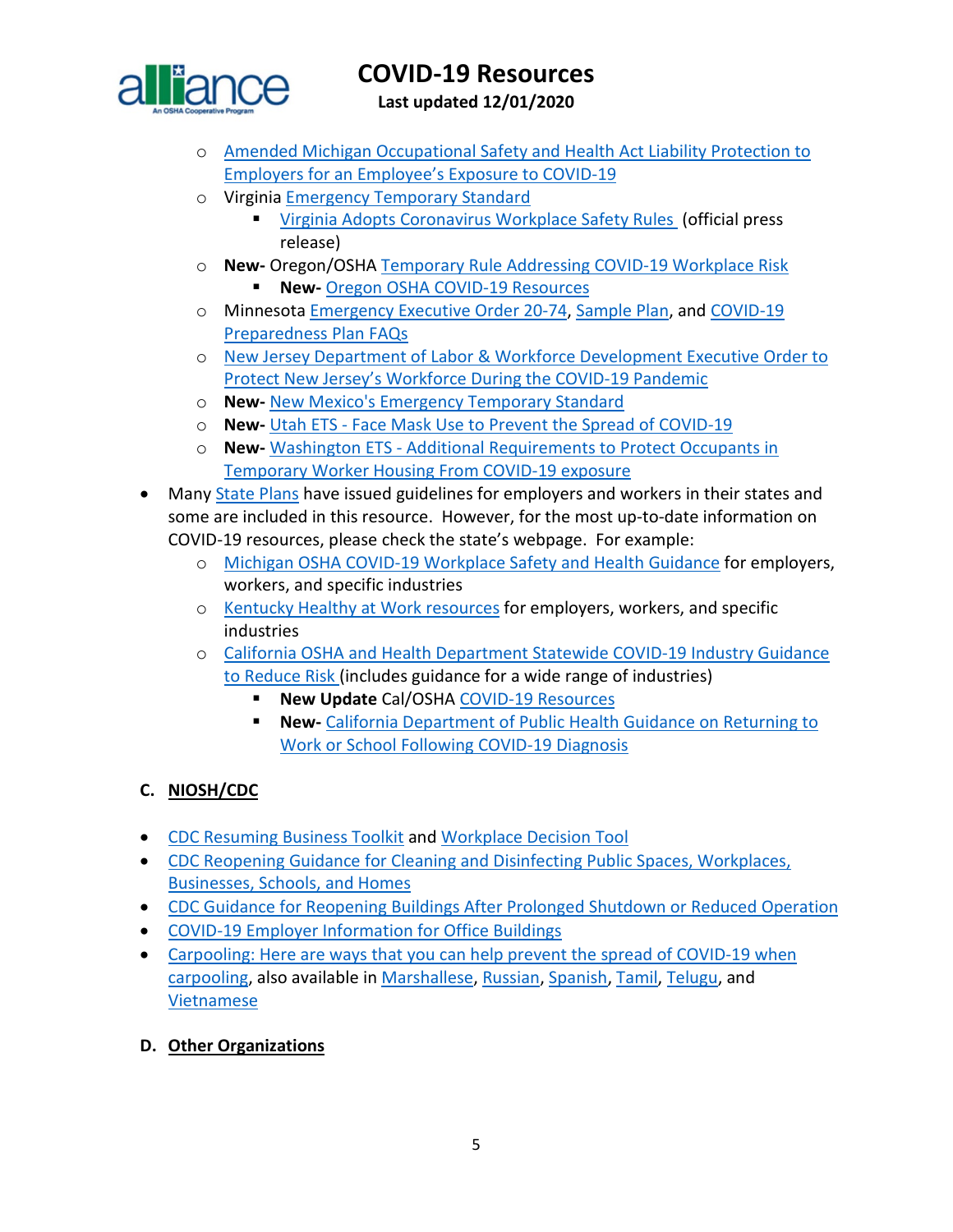

**Last updated 12/01/2020**

- American Industrial Hygiene Association (AIHA) [Back to Work Safely Resources;](https://www.backtoworksafely.org/) [Reducing the Risk of COVID-19 using Engineering Controls;](https://aiha-assets.sfo2.digitaloceanspaces.com/AIHA/resources/Guidance-Documents/Reducing-the-Risk-of-COVID-19-using-Engineering-Controls-Guidance-Document.pdf) [Employers Guide to COVID-](https://aiha-assets.sfo2.digitaloceanspaces.com/AIHA/resources/Guidance-Documents/Employers-Guide-to-COVID-Cleaning-and-Disinfection-in-Non-Healthcare-Workplaces-Guidance-Document.pdf)[19 Cleaning and Disinfection in Non-Healthcare Workplaces;](https://aiha-assets.sfo2.digitaloceanspaces.com/AIHA/resources/Guidance-Documents/Employers-Guide-to-COVID-Cleaning-and-Disinfection-in-Non-Healthcare-Workplaces-Guidance-Document.pdf) [Effective and Safe](https://aiha-assets.sfo2.digitaloceanspaces.com/AIHA/resources/Guidance-Documents/Effective-and-Safe-Practices-Guidance-for-Custodians-Cleaning-and-Maintenance-Staff-Guidance-Document.pdf)  [Practices, Guidance for Custodians, Cleaning, and Maintenance Staff](https://aiha-assets.sfo2.digitaloceanspaces.com/AIHA/resources/Guidance-Documents/Effective-and-Safe-Practices-Guidance-for-Custodians-Cleaning-and-Maintenance-Staff-Guidance-Document.pdf)
- National Safety Council (NSC) [Safe Actions for Employee Returns \(SAFER\)](https://www.nsc.org/work-safety/safety-topics/safe-actions-for-employee-returns-safer) and [COVID-19](https://www.nsc.org/work-safety/safety-topics/coronavirus/webinars)  [Webinars and Podcasts](https://www.nsc.org/work-safety/safety-topics/coronavirus/webinars)
- National Electrical Contractors Association (NECA) [Seasonal Flu and Covid-19 Wellness](http://www.neca-neis.org/powerlinesafety/press-room/detail-page/powerline-safety-press-releases/2020/10/12/flu-wellness-bulletin-announcement)  [Bulletin Announcement](http://www.neca-neis.org/powerlinesafety/press-room/detail-page/powerline-safety-press-releases/2020/10/12/flu-wellness-bulletin-announcement)

## <span id="page-5-0"></span>**III. Resources on Cloth Face Coverings (not PPE) and Respiratory Protection**

## <span id="page-5-1"></span>**A. OSHA/State Plan/CDC**

- See Section I.A.1. for OSHA enforcement memoranda related to respiratory protection.
- OSHA [COVID-19 Guidance on the Use of Cloth Face Coverings while Working Outdoors](https://www.osha.gov/SLTC/heatstress/covid-19-cloth-coverings-outdoor-heat.pdf)  [in Hot and Humid Conditions](https://www.osha.gov/SLTC/heatstress/covid-19-cloth-coverings-outdoor-heat.pdf)
- OSHA COVID-19 Guidance on the Use of Cloth Face Coverings while Working Indoors in [Hot and Humid Conditions](https://www.osha.gov/SLTC/heatstress/covid-19-cloth-coverings-indoor-heat.pdf)
- CDC Use of Cloth Face Coverings [to Help Slow the Spread of COVID-19](https://www.cdc.gov/coronavirus/2019-ncov/prevent-getting-sick/diy-cloth-face-coverings.html) and [How to Safely](https://www.cdc.gov/coronavirus/2019-ncov/downloads/cloth-face-covering.pdf)  [Wear and Take Off a Cloth Face Covering](https://www.cdc.gov/coronavirus/2019-ncov/downloads/cloth-face-covering.pdf)
- OSHA [Seven Steps to Correctly Wear a Respirator at Work](https://www.osha.gov/pls/publications/publication.html#seven-steps) (Available in 16 Languages)
- OSHA [Understanding Compliance with OSHA's Respiratory Protection Standard During](https://www.osha.gov/SLTC/respiratoryprotection/respiratory-protection-covid19-compliance.pdf)  [the Coronavirus Disease 2019 \(COVID-19\) Pandemic](https://www.osha.gov/SLTC/respiratoryprotection/respiratory-protection-covid19-compliance.pdf)
- CDC [Factors to Consider When Planning to Purchase Respirators from Another Country](https://www.cdc.gov/coronavirus/2019-ncov/hcp/ppe-strategy/international-respirator-purchase.html?deliveryName=USCDC_10_4-DM27902)
- NIOSH Science Blog on [Skin Irritation from Prolonged Use of Tight-Fitting Respirators](https://blogs.cdc.gov/niosh-science-blog/2020/08/04/skin-irritation-respirators/?deliveryName=USCDC_10_4-DM34769)
- CDC [Optimize N95 Respirator and Other Respirators](https://www.cdc.gov/coronavirus/2019-ncov/hcp/n95-other-respirators.html)

## <span id="page-5-2"></span>**IV. Additional Resources by Industry Sector**

## <span id="page-5-3"></span>**A. Healthcare**

## **1. OSHA/State Plans**

- [Healthcare Workers and Employers](https://www.osha.gov/SLTC/covid-19/healthcare-workers.html)
	- o [Washington State Plans](https://www.doh.wa.gov/Emergencies/NovelCoronavirusOutbreak2020COVID19/ResourcesandRecommendations) (includes section for Healthcare Employers and Workers)
- [Emergency Response Workers and Employers](https://www.osha.gov/SLTC/covid-19/emergency-response.html)
- [Dentistry](https://www.osha.gov/SLTC/covid-19/dentistry.html)
	- o [Guidance for Dental Practitioners](https://www.osha.gov/Publications/OSHA4019.pdf) [\(Spanish\)](https://www.osha.gov/Publications/OSHA4020.pdf)
	- o [South Carolina State Plans](http://www.scosha.llronline.com/pdfs/2020/Covid19%20Fact%20Sheet.pdf)
- [Retail Pharmacies](https://www.osha.gov/Publications/OSHA4023.pdf) [\(Spanish\)](https://www.osha.gov/Publications/OSHA4024.pdf)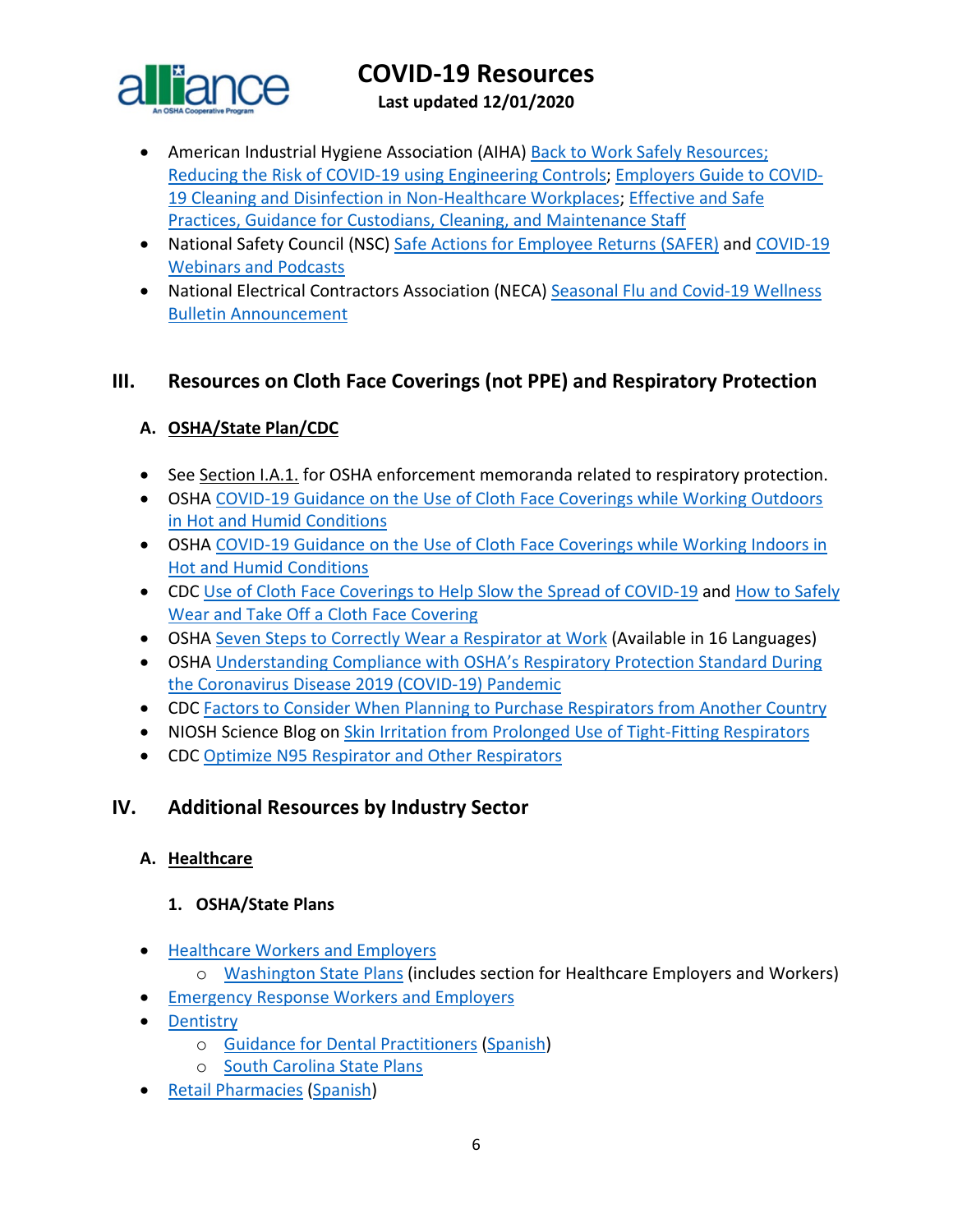

**Last updated 12/01/2020**

- [Nursing homes and Long-Term Care Facilities](https://www.osha.gov/Publications/OSHA4025.pdf) [\(Spanish\)](https://www.osha.gov/Publications/OSHA4026.pdf)
- [RESPIRATORY PROTECTION GUIDANCE for the Employers of Those Working in Nursing](https://www.osha.gov/sites/default/files/respiratory-protection-covid19-long-term-care.pdf)  [Homes, Assisted Living, and Other Long-Term Care Facilities During the COVID-19](https://www.osha.gov/sites/default/files/respiratory-protection-covid19-long-term-care.pdf)  [Pandemic](https://www.osha.gov/sites/default/files/respiratory-protection-covid19-long-term-care.pdf)

#### **2. HHS/CDC/NIOSH**

- [Emergency Medical Services](https://www.cdc.gov/coronavirus/2019-ncov/hcp/guidance-for-ems.html)
- [Healthcare Professionals](https://www.cdc.gov/coronavirus/2019-nCoV/hcp/index.html)
- [Infection Prevention and Control](https://www.cdc.gov/coronavirus/2019-ncov/hcp/infection-control-recommendations.html)
- [Ambulatory Care](https://www.cdc.gov/coronavirus/2019-ncov/hcp/guidance-hcf.html#outpatient-ambulatory)
- **New Update-** [Pharmacies](https://www.cdc.gov/coronavirus/2019-ncov/hcp/pharmacies.html)
- [Dental Settings](https://www.cdc.gov/coronavirus/2019-ncov/hcp/dental-settings.html)
- [Healthcare Personnel and First Responders: How to Cope with Stress and Build](https://www.cdc.gov/coronavirus/2019-ncov/community/mental-health-healthcare.html?deliveryName=USCDC_10_4-DM27902)  [Resilience During the COVID-19 Pandemic](https://www.cdc.gov/coronavirus/2019-ncov/community/mental-health-healthcare.html?deliveryName=USCDC_10_4-DM27902)
- [Summary Strategies to Optimize the Supply of PPE during Shortages](https://www.cdc.gov/coronavirus/2019-ncov/hcp/ppe-strategy/strategies-optimize-ppe-shortages.html?deliveryName=USCDC_10_4-DM33299)
- [Optimizing Supply of PPE and Other Equipment during Shortages](https://www.cdc.gov/coronavirus/2019-ncov/hcp/ppe-strategy/index.html?deliveryName=USCDC_10_4-DM33299)
- [Recorded](https://gcc02.safelinks.protection.outlook.com/?url=https%3A%2F%2Ft.emailupdates.cdc.gov%2Fr%2F%3Fid%3Dh28e36777%2C120d5047%2C120d7b6d&data=02%7C01%7CJones.Tina%40dol.gov%7Cd57c418e7ca1432a08b408d84061c3ee%7C75a6305472044e0c9126adab971d4aca%7C0%7C0%7C637330135927473111&sdata=XkiEu8j9gbuRoQSnwheU0OZBGa627ZX%2B1wHB3qjFEQk%3D&reserved=0) webinar from NIOSH, OSHA, and University of North Carolina-Chapel Hill on how long-term care facilities can implement respiratory protection programs.
- [COVID-19 Contact Tracing Communications Toolkit for Health Departments](https://www.cdc.gov/coronavirus/2019-ncov/php/contact-tracing-comms.html)
- HHS Healthcare Resilience Working Group (HRWG) [Fact Sheet: Personal Protective](https://files.asprtracie.hhs.gov/documents/ppepp-toolkit-fact-sheet-hrwg.pdf)  [Equipment \(PPE\) Preservation Planning Toolkit](https://files.asprtracie.hhs.gov/documents/ppepp-toolkit-fact-sheet-hrwg.pdf)
- [Ensuring Healthcare Safety During the COVID-19 Pandemic \(webinar\)](https://asprtracie.hhs.gov/technical-resources/resource/8690/ensuring-healthcare-safety-throughout-the-covid-19-pandemic)

#### <span id="page-6-0"></span>**B. Transportation**

#### **1. OSHA**

- [Package Delivery](https://www.osha.gov/Publications/OSHA3998.pdf) [\(Spanish\)](https://www.osha.gov/Publications/OSHA3999.pdf)
- [Airline Operations](https://www.osha.gov/SLTC/covid-19/airline.html)
- [Border Protection and Transportation Security](https://www.osha.gov/SLTC/covid-19/border-protection-transportation-security.html)
- [Solid Waste and Wastewater Management](https://www.osha.gov/SLTC/covid-19/solid-waste-wastewater-mgmt.html)

## **2. NIOSH/CDC**

- [Transit Station](https://gcc01.safelinks.protection.outlook.com/?url=https%3A%2F%2Fwww.cdc.gov%2Fcoronavirus%2F2019-ncov%2Fcommunity%2Forganizations%2Ftransit-station-workers.html&data=02%7C01%7CLee.Joey.C%40dol.gov%7Cd3f028a2390845ad13b208d7e073765f%7C75a6305472044e0c9126adab971d4aca%7C0%7C0%7C637224658823402199&sdata=gqxR39aHbuIIXIFKdxcH5%2Fr0vh%2F%2F8kcprzxfnJYzU5c%3D&reserved=0) and fact sheets for [employees](https://gcc02.safelinks.protection.outlook.com/?url=https%3A%2F%2Ft.emailupdates.cdc.gov%2Fr%2F%3Fid%3Dh28e36777%2C120d5047%2C120d7b69&data=02%7C01%7CJones.Tina%40dol.gov%7Cd57c418e7ca1432a08b408d84061c3ee%7C75a6305472044e0c9126adab971d4aca%7C0%7C0%7C637330135927453120&sdata=1ajanwqkJa%2FNCcvquBx6SuzpMLhxsVRs2JAYSzfHbHI%3D&reserved=0) and [employers](https://gcc02.safelinks.protection.outlook.com/?url=https%3A%2F%2Ft.emailupdates.cdc.gov%2Fr%2F%3Fid%3Dh28e36777%2C120d5047%2C120d7b6a&data=02%7C01%7CJones.Tina%40dol.gov%7Cd57c418e7ca1432a08b408d84061c3ee%7C75a6305472044e0c9126adab971d4aca%7C0%7C0%7C637330135927463113&sdata=n%2By8TntSS%2BPArK%2BQE6rx5Eu%2BAxdX3qSkvLm%2FdJOzuoE%3D&reserved=0)
- [Transit Maintenance](https://gcc01.safelinks.protection.outlook.com/?url=https%3A%2F%2Fwww.cdc.gov%2Fcoronavirus%2F2019-ncov%2Fcommunity%2Forganizations%2Ftransit-maintenance-worker.html&data=02%7C01%7CLee.Joey.C%40dol.gov%7Cd3f028a2390845ad13b208d7e073765f%7C75a6305472044e0c9126adab971d4aca%7C0%7C0%7C637224658823402199&sdata=j%2FUwewl%2FKQrbWd%2BDaUmUqfjBE5nOjDYRkHN05dJuJmM%3D&reserved=0) and fact sheets fo[r employees](https://gcc02.safelinks.protection.outlook.com/?url=https%3A%2F%2Ft.emailupdates.cdc.gov%2Fr%2F%3Fid%3Dh28e36777%2C120d5047%2C120d7b67&data=02%7C01%7CJones.Tina%40dol.gov%7Cd57c418e7ca1432a08b408d84061c3ee%7C75a6305472044e0c9126adab971d4aca%7C0%7C0%7C637330135927453120&sdata=qDaVI7enW5sPf3KhTYMvCfNYoWxIcpdALOFxbyWv1Wo%3D&reserved=0) and [employers](https://gcc02.safelinks.protection.outlook.com/?url=https%3A%2F%2Ft.emailupdates.cdc.gov%2Fr%2F%3Fid%3Dh28e36777%2C120d5047%2C120d7b68&data=02%7C01%7CJones.Tina%40dol.gov%7Cd57c418e7ca1432a08b408d84061c3ee%7C75a6305472044e0c9126adab971d4aca%7C0%7C0%7C637330135927453120&sdata=oJWSc%2BKaDDC8tJ0gkeXIYeRzd9Q8deUKMSUCbMTEkMc%3D&reserved=0)
- Fact Sheets for Paratransit operator [employees](https://gcc02.safelinks.protection.outlook.com/?url=https%3A%2F%2Ft.emailupdates.cdc.gov%2Fr%2F%3Fid%3Dh2d2a40ab%2C123b2b96%2C123b5290&data=02%7C01%7CJones.Tina%40dol.gov%7Ce34b246274a942086a1108d856644d05%7C75a6305472044e0c9126adab971d4aca%7C0%7C0%7C637354336071797447&sdata=bs1Lg6gmuP001Fh2B4Eh5Lrk8mDIPSmnfzazDWyXyl0%3D&reserved=0) and [employers](https://gcc02.safelinks.protection.outlook.com/?url=https%3A%2F%2Ft.emailupdates.cdc.gov%2Fr%2F%3Fid%3Dh2d2a40ab%2C123b2b96%2C123b5291&data=02%7C01%7CJones.Tina%40dol.gov%7Ce34b246274a942086a1108d856644d05%7C75a6305472044e0c9126adab971d4aca%7C0%7C0%7C637354336071802428&sdata=L%2F%2BIXE0ORBjVrrL8vnJo%2BdRjzNmJ764gbkQKhoqd3eU%3D&reserved=0)
- [Rail Transit Operators a](https://gcc01.safelinks.protection.outlook.com/?url=https%3A%2F%2Fwww.cdc.gov%2Fcoronavirus%2F2019-ncov%2Fcommunity%2Forganizations%2Frail-transit-operator.html&data=02%7C01%7CLee.Joey.C%40dol.gov%7Cd3f028a2390845ad13b208d7e073765f%7C75a6305472044e0c9126adab971d4aca%7C0%7C0%7C637224658823412157&sdata=Qn4BrDpf14FE29V6jS%2F6XeZ9sYQ1dThZP4p3YCPQo10%3D&reserved=0)nd fact sheets for [employees](https://gcc02.safelinks.protection.outlook.com/?url=https%3A%2F%2Ft.emailupdates.cdc.gov%2Fr%2F%3Fid%3Dh28e36777%2C120d5047%2C120d7b65&data=02%7C01%7CJones.Tina%40dol.gov%7Cd57c418e7ca1432a08b408d84061c3ee%7C75a6305472044e0c9126adab971d4aca%7C0%7C0%7C637330135927443126&sdata=qm7OpNHXtcHDTY5mQu%2FKQ70FMH3daxp3p%2BwFp9YvZcs%3D&reserved=0) and [employers](https://gcc02.safelinks.protection.outlook.com/?url=https%3A%2F%2Ft.emailupdates.cdc.gov%2Fr%2F%3Fid%3Dh28e36777%2C120d5047%2C120d7b66&data=02%7C01%7CJones.Tina%40dol.gov%7Cd57c418e7ca1432a08b408d84061c3ee%7C75a6305472044e0c9126adab971d4aca%7C0%7C0%7C637330135927443126&sdata=JPs0k9EWTQStLRcsHM2krhmwoFV79RWkg47ZgnyWtvE%3D&reserved=0)
- [Bus Transit Operators a](https://gcc01.safelinks.protection.outlook.com/?url=https%3A%2F%2Fwww.cdc.gov%2Fcoronavirus%2F2019-ncov%2Fcommunity%2Forganizations%2Fbus-transit-operator.html&data=02%7C01%7CLee.Joey.C%40dol.gov%7Cd3f028a2390845ad13b208d7e073765f%7C75a6305472044e0c9126adab971d4aca%7C0%7C0%7C637224658823412157&sdata=1LfVqpGfiPT8YHqVgmknweLGf51kxuB6CO3wyC%2FGVKY%3D&reserved=0)nd fact sheets for [employees](https://gcc02.safelinks.protection.outlook.com/?url=https%3A%2F%2Ft.emailupdates.cdc.gov%2Fr%2F%3Fid%3Dh28e36777%2C120d5047%2C120d7b63&data=02%7C01%7CJones.Tina%40dol.gov%7Cd57c418e7ca1432a08b408d84061c3ee%7C75a6305472044e0c9126adab971d4aca%7C0%7C0%7C637330135927433131&sdata=eS8PRboI3Hn%2FA2CpaQ1PS290kFGJWd%2Bk7lFfcyGOP30%3D&reserved=0) and [employers](https://gcc02.safelinks.protection.outlook.com/?url=https%3A%2F%2Ft.emailupdates.cdc.gov%2Fr%2F%3Fid%3Dh28e36777%2C120d5047%2C120d7b64&data=02%7C01%7CJones.Tina%40dol.gov%7Cd57c418e7ca1432a08b408d84061c3ee%7C75a6305472044e0c9126adab971d4aca%7C0%7C0%7C637330135927433131&sdata=PSgGTl38TkY1CncUHwX10UUOh06jWZS%2F0aR7xnW2%2Bsw%3D&reserved=0)
- [Airport Personnel and COVID-19](https://www.cdc.gov/coronavirus/2019-ncov/community/worker-safety-support/airports.html)
- [Airline Catering Truck Drivers and Helpers](https://gcc01.safelinks.protection.outlook.com/?url=https%3A%2F%2Fwww.cdc.gov%2Fcoronavirus%2F2019-ncov%2Fcommunity%2Forganizations%2Fairline-catering-truck-drivers.html&data=02%7C01%7CLee.Joey.C%40dol.gov%7Cd3f028a2390845ad13b208d7e073765f%7C75a6305472044e0c9126adab971d4aca%7C0%7C0%7C637224658823432069&sdata=nWmSKI0rQFZOEra72a5umFVE%2BgWhrOSYZet4aGSZDgI%3D&reserved=0)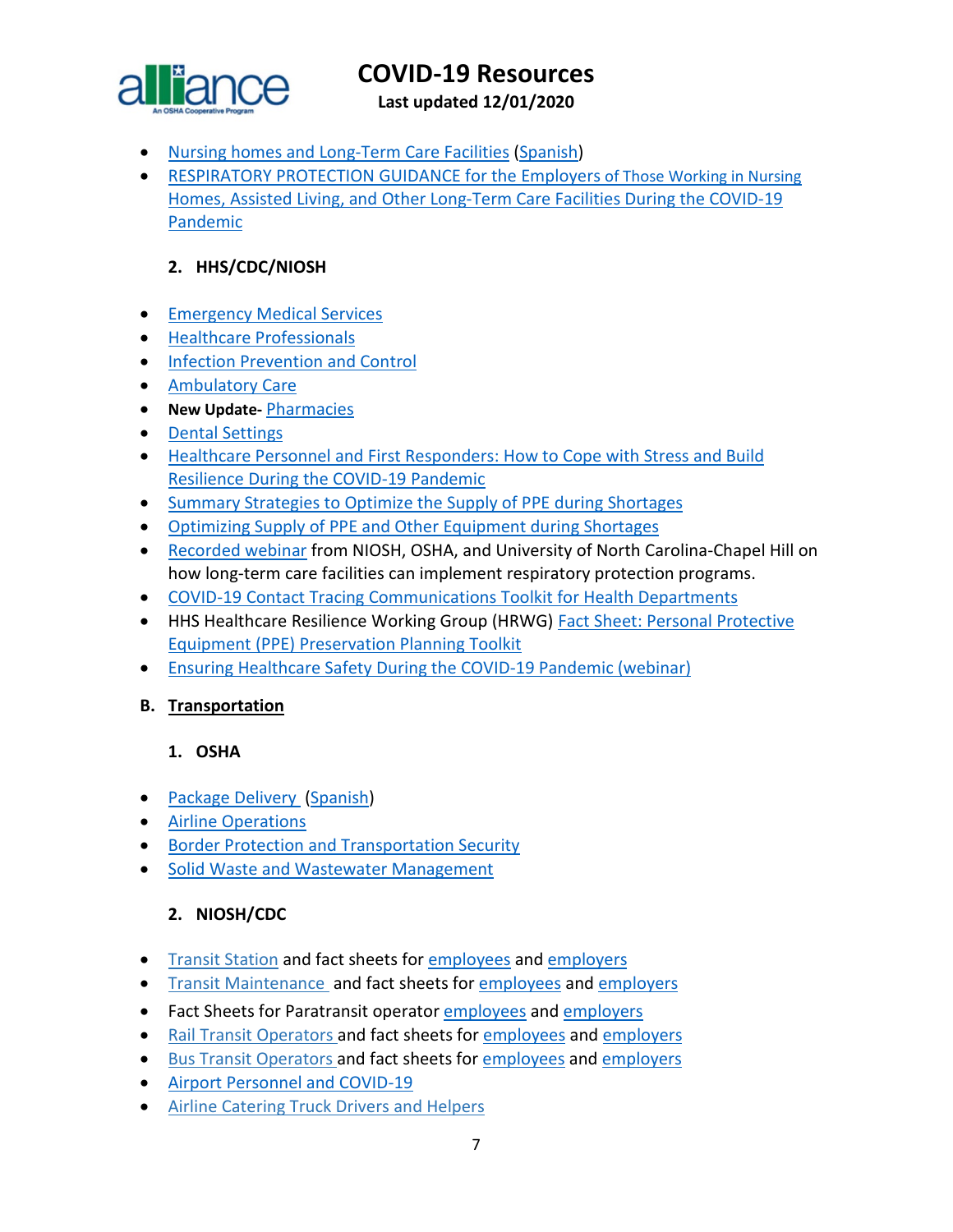

**Last updated 12/01/2020**

- [Aircraft Maintenance](https://gcc01.safelinks.protection.outlook.com/?url=https%3A%2F%2Fwww.cdc.gov%2Fcoronavirus%2F2019-ncov%2Fcommunity%2Forganizations%2Faircraft-maintenance-workers.html&data=02%7C01%7CLee.Joey.C%40dol.gov%7Cd3f028a2390845ad13b208d7e073765f%7C75a6305472044e0c9126adab971d4aca%7C0%7C0%7C637224658823432069&sdata=aIi6sfP%2BuhQPcDVin8Ki4gAcFUYcBO6YyFQNymV0zTI%3D&reserved=0)
- [Airline Customer Service Representatives and Gate Agents](https://gcc01.safelinks.protection.outlook.com/?url=https%3A%2F%2Fwww.cdc.gov%2Fcoronavirus%2F2019-ncov%2Fcommunity%2Fairport-customer-factsheet.html&data=02%7C01%7CLee.Joey.C%40dol.gov%7Cd3f028a2390845ad13b208d7e073765f%7C75a6305472044e0c9126adab971d4aca%7C0%7C0%7C637224658823432069&sdata=xDeDkhBeqOtXLQNdSOPbiMVIKIRyIGdzKuobtpNN3kk%3D&reserved=0)
- [Mail and Parcel Delivery Drivers](https://www.cdc.gov/coronavirus/2019-ncov/community/organizations/mail-parcel-drivers.html)
- [What Long-Haul Truck Drivers Need to Know about COVID-19](https://www.cdc.gov/coronavirus/2019-ncov/community/organizations/long-haul-trucking.html?deliveryName=USCDC_10_4-DM27902)

### <span id="page-7-0"></span>**C. Retail and Service Industry**

#### **1. OSHA/State Plans**

- [COVID-19 Guidance for Stockroom and Loading Dock Workers](https://www.osha.gov/Publications/OSHA4029.pdf) [\(Spanish\)](https://www.osha.gov/Publications/OSHA4030.pdf)
- [Retail Workers](https://www.osha.gov/Publications/OSHA3996.pdf) [\(Spanish\)](https://www.osha.gov/Publications/OSHA3997.pdf)
- [Retail Workers and Employers in Critical and High Customer-Volume Environments](https://www.osha.gov/SLTC/covid-19/retail.html)
- [In-Home Repair Services](https://www.osha.gov/SLTC/covid-19/in-home-repair.html)
- [COVID-19 Guidance for In-Home Repair Services Poster](https://www.osha.gov/Publications/OSHA4101.pdf) [\(Spanish\)](https://www.osha.gov/Publications/OSHA4102.pdf)
- [Restaurants & Beverage Vendors Offering Takeout or Curbside Pickup](https://www.osha.gov/Publications/OSHA4017.pdf) [\(Spanish\)](https://www.osha.gov/Publications/OSHA4018.pdf)
- [COVID-19 Guidance for Restaurants Resuming Dine-In Service Poster](https://www.osha.gov/Publications/OSHA4099.pdf) [\(Spanish\)](https://www.osha.gov/Publications/OSHA4100.pdf)
- [Rideshare, Taxi, Car Service](https://www.osha.gov/Publications/OSHA4021.pdf) [\(Spanish\)](https://www.osha.gov/Publications/OSHA4022.pdf)
- [Steps to Protect Automotive Service Workers from Exposure to Coronavirus](https://www.osha.gov/Publications/OSHA4070.pdf) [\(Spanish\)](https://www.osha.gov/Publications/OSHA4071.pdf)
- [Wyoming OSHA Protecting Grocery & Other Essential Workers from COVID-19](http://wyomingworkforce.org/news/2020-04-14a/)
- [Minnesota OSHA Protecting grocery store workers](http://www.dli.mn.gov/sites/default/files/pdf/fact_grocery_stores.pdf)
- **New-** [California/OSHA Safety and Health Guidance COVID-19 Infection Prevention in](https://www.dir.ca.gov/dosh/Coronavirus/COVID-19-Infection-Prevention-in-Grocery-Stores.pdf)  [Grocery Stores](https://www.dir.ca.gov/dosh/Coronavirus/COVID-19-Infection-Prevention-in-Grocery-Stores.pdf)
- [COVID-19 Guidance for Hair and Nail Salon Workers](https://www.osha.gov/Publications/OSHA4074.pdf) [\(Spanish\)](https://www.osha.gov/Publications/OSHA4075.pdf)
- [COVID-19 Guidance for Food Truck Workers](https://www.osha.gov/Publications/OSHA4076.pdf) [\(Spanish\)](https://www.osha.gov/Publications/OSHA4077.pdf)
- [Steps to Protect Cleaning Staff During COVID-19](https://www.osha.gov/Publications/OSHA4097.pdf) [\(Spanish\)](https://www.osha.gov/Publications/OSHA4098.pdf)

## **2. NIOSH/CDC**

- [Considerations for Bars and Restaurants,](https://www.cdc.gov/coronavirus/2019-ncov/community/organizations/business-employers/bars-restaurants.html) including [CDC Restaurant and Bars Decision](https://www.cdc.gov/coronavirus/2019-ncov/community/organizations/restaurants-and-bars-decision-tool.html)  [Tool](https://www.cdc.gov/coronavirus/2019-ncov/community/organizations/restaurants-and-bars-decision-tool.html)
- [Food and Grocery Pick-up and Delivery Drivers](https://www.cdc.gov/coronavirus/2019-ncov/community/organizations/food-grocery-drivers.html)
- **New Update -** [Rideshare, Taxi, Limo, and Other Passenger Drivers-for-Hire](https://www.cdc.gov/coronavirus/2019-ncov/community/organizations/rideshare-drivers-for-hire.html)
- [COVID-19 Employer Information for Nail Salons](https://www.cdc.gov/coronavirus/2019-ncov/community/organizations/nail-salon-employers.html?deliveryName=USCDC_10_4-DM30499) and What Nail [Salon Employees Need to](https://www.cdc.gov/coronavirus/2019-ncov/community/organizations/nail-salon-employees.html?deliveryName=USCDC_10_4-DM30499)  [Know about COVID-19](https://www.cdc.gov/coronavirus/2019-ncov/community/organizations/nail-salon-employees.html?deliveryName=USCDC_10_4-DM30499)
- [COVID-19 Employer Information for Banks](https://www.cdc.gov/coronavirus/2019-ncov/community/organizations/bank-employers.html?deliveryName=USCDC_10_4-DM31748) and [What Bank Employees Need to Know](https://www.cdc.gov/coronavirus/2019-ncov/community/organizations/bank-employees.html?deliveryName=USCDC_10_4-DM31748)  [about COVID-19](https://www.cdc.gov/coronavirus/2019-ncov/community/organizations/bank-employees.html?deliveryName=USCDC_10_4-DM31748)
- [Limiting Workplace Violence Associated with COVID-19 Prevention Policies in Retail and](https://www.cdc.gov/coronavirus/2019-ncov/community/organizations/business-employers/limit-workplace-violence.html?deliveryName=USCDC_10_4-DM37106)  [Services Businesses](https://www.cdc.gov/coronavirus/2019-ncov/community/organizations/business-employers/limit-workplace-violence.html?deliveryName=USCDC_10_4-DM37106)
- **New Update -** Fact sheets for beauty salon and barbershop [employees](https://gcc02.safelinks.protection.outlook.com/?url=https%3A%2F%2Ft.emailupdates.cdc.gov%2Fr%2F%3Fid%3Dh2c0cfaa3%2C122bfd7f%2C122d954d&data=02%7C01%7CGiddins.Sharease.R%40dol.gov%7C9dda6e26ea4049840b6a08d84f692ce4%7C75a6305472044e0c9126adab971d4aca%7C0%7C0%7C637346660436860536&sdata=U0PqmBWR%2BasPnVjUrGLXHcRSeCf4PCaY%2FgDc%2Fp3Iw0M%3D&reserved=0) and [employers](https://gcc02.safelinks.protection.outlook.com/?url=https%3A%2F%2Ft.emailupdates.cdc.gov%2Fr%2F%3Fid%3Dh2c0cfaa3%2C122bfd7f%2C122d954e&data=02%7C01%7CGiddins.Sharease.R%40dol.gov%7C9dda6e26ea4049840b6a08d84f692ce4%7C75a6305472044e0c9126adab971d4aca%7C0%7C0%7C637346660436860536&sdata=idT9dzBSgfdT6wVAPPZvyt3kSNwqynacl7y36%2F9nL3s%3D&reserved=0)
- Fact Sheets for hotel, resort, and lodge [employees](https://gcc02.safelinks.protection.outlook.com/?url=https%3A%2F%2Ft.emailupdates.cdc.gov%2Fr%2F%3Fid%3Dh2d2a40ab%2C123b2b96%2C123b528e&data=02%7C01%7CJones.Tina%40dol.gov%7Ce34b246274a942086a1108d856644d05%7C75a6305472044e0c9126adab971d4aca%7C0%7C0%7C637354336071792473&sdata=KYKI4GLMSXzHRB0SUCshRh6ZMfJ7xqBrIzwzAm6MaII%3D&reserved=0) and [employers](https://gcc02.safelinks.protection.outlook.com/?url=https%3A%2F%2Ft.emailupdates.cdc.gov%2Fr%2F%3Fid%3Dh2d2a40ab%2C123b2b96%2C123b528f&data=02%7C01%7CJones.Tina%40dol.gov%7Ce34b246274a942086a1108d856644d05%7C75a6305472044e0c9126adab971d4aca%7C0%7C0%7C637354336071797447&sdata=%2F38kIvdKX4vNtu4k30DjnDSeOfuDACettLPg85xrMfQ%3D&reserved=0)
- [Considerations for Food Pantries and Food Distribution Sites](https://www.cdc.gov/coronavirus/2019-ncov/community/organizations/food-pantries.html)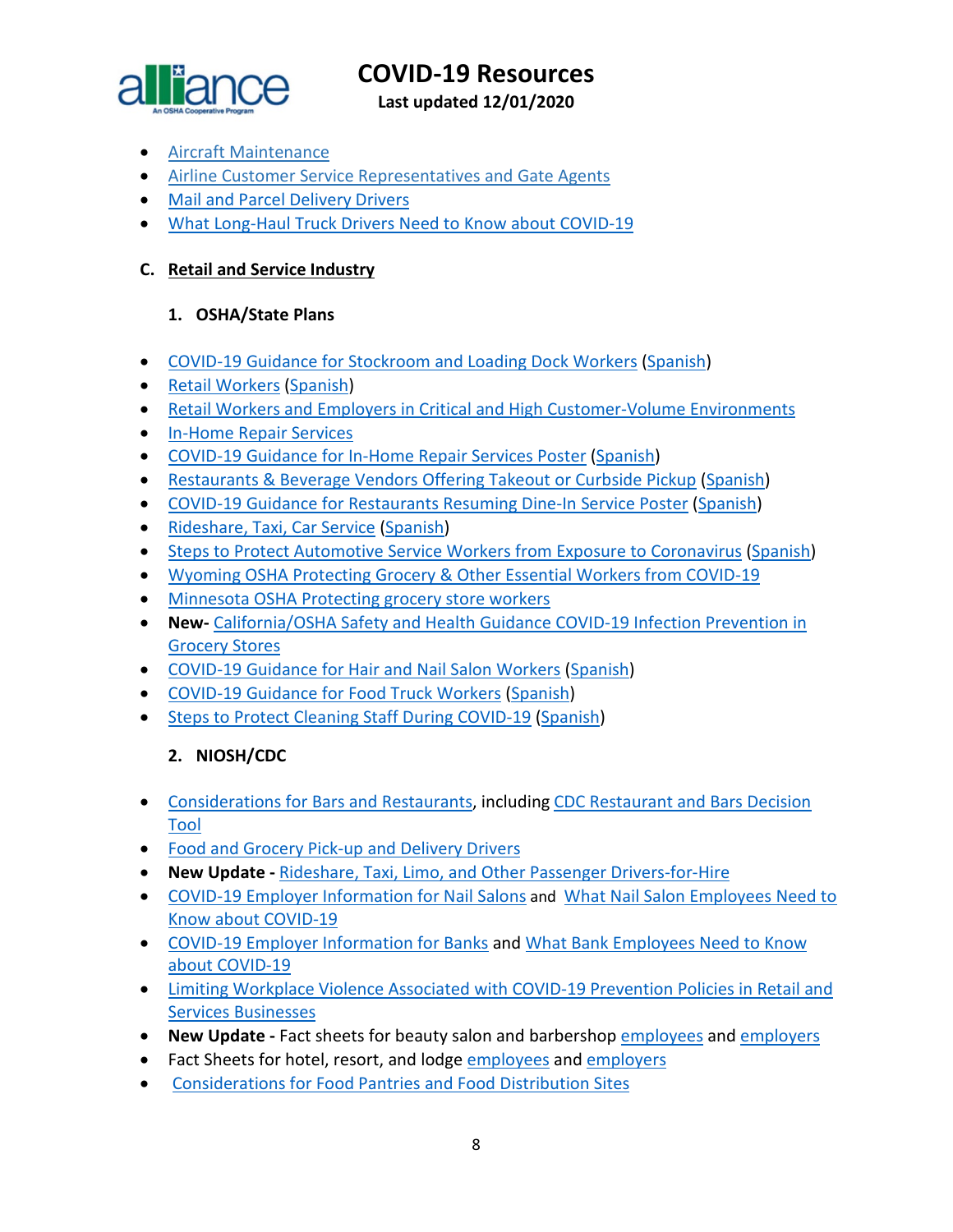

<span id="page-8-0"></span>**D. Manufacturing**

## **1. OSHA/NIOSH/CDC/FDA**

- [OSHA/CDC Interim Guidelines for Manufacturing Workers and Employers](https://www.cdc.gov/coronavirus/2019-ncov/community/guidance-manufacturing-workers-employers.html) and a related presentation [Review of Manufacturing Workers and Employers: Interim Guidance From](https://www.cdc.gov/coronavirus/2019-ncov/downloads/php/Manufacturing-Workers-Guidance-Overview.pdf)  [the CDC and OSHA](https://www.cdc.gov/coronavirus/2019-ncov/downloads/php/Manufacturing-Workers-Guidance-Overview.pdf)
- [Manufacturing Industry Workforce](https://www.osha.gov/Publications/OSHA4002.pdf) [\(Spanish\)](https://www.osha.gov/Publications/OSHA4003.pdf)
- [Manufacturing Facility Assessment Toolkit](https://www.cdc.gov/coronavirus/2019-ncov/php/manufacturing-facilities-assessment-tool.html)
- [Review of Manufacturing Facility Assessment Checklist and Tool](https://www.cdc.gov/coronavirus/2019-ncov/downloads/php/Manufacturing-Assessment-Tools-Overview.pdf)
- [Facility Assessment Checklist for Evaluation of Coronavirus Disease 2019 \(COVID-19\)](https://www.cdc.gov/coronavirus/2019-ncov/downloads/php/Manufacturing-Checklist.pdf)  [Assessment and Control Plans for Manufacturing Facilities](https://www.cdc.gov/coronavirus/2019-ncov/downloads/php/Manufacturing-Checklist.pdf)
- [Manufacturing Facilities: Key Strategies to Prevent COVID-19 Infection among](https://www.cdc.gov/coronavirus/2019-ncov/downloads/community/manufacturing-companies-fs.pdf)  [Employees](https://www.cdc.gov/coronavirus/2019-ncov/downloads/community/manufacturing-companies-fs.pdf)
- [Manufacturing Employees Things You Can do in and Outside of Work to Protect Yourself](https://www.cdc.gov/coronavirus/2019-ncov/downloads/community/manufacturing-employees-fs.pdf)  [and Your Coworkers from COVID-19](https://www.cdc.gov/coronavirus/2019-ncov/downloads/community/manufacturing-employees-fs.pdf)

#### <span id="page-8-1"></span>**E. Construction**

#### **1. OSHA/State Plan/CDC**

- [COVID-19 Guidance for the Construction Workforce](https://www.osha.gov/Publications/OSHA4000.pdf) [\(Spanish\)](https://www.osha.gov/Publications/OSHA4001.pdf)
- [Guidance for Construction Employers and Workers](https://www.osha.gov/SLTC/covid-19/construction.html)
- **New Update** California OSHA [COVID-19 Infection Prevention in Construction](https://www.dir.ca.gov/dosh/coronavirus/COVID-19-Infection-Prevention-in-Construction.pdf)
- Nevada OSHA [COVID-19 Letter for Construction Industry](http://dir.nv.gov/uploadedFiles/dirnvgov/content/home/AssessmentsDocs/OSHA%20COVID%2019%20Letter%20for%20Construction%20Industry.pdf)
- Oregon OSHA [COVID-19: Job Health, Safety Resources for Oregon Contractors](https://osha.oregon.gov/Documents/COVID19-orosha-ccb-contractors.pdf)

#### **2. CPWR- The Center for Construction Research and Training**

- [Guidance on COVID-19](https://www.cpwr.com/sites/default/files/CPWR_Guidance_on_COVID.pdf) [\(Spanish\)](https://www.cpwr.com/sites/default/files/CPWR_Guidance_on_COVID_SPANISH.pdf)
- [Toolbox Talk on COVID-19](https://www.cpwr.com/sites/default/files/publications/TT-COVID-19.pdf) [\(Spanish\)](https://www.cpwr.com/sites/default/files/publications/spanish/TT-SP-COVID-19.pdf)
- [COVID-19 Construction Clearinghouse](http://covid.elcosh.org/index.php)
- [COVID-19 Exposure Control Planning Tool](https://www.covidcpwr.org/)

#### **3. The General Building Contractors Association**

- [COVID-19 Recommended Job Site Protocols](https://gbca.com/wp-content/uploads/2020/05/2020.05.29-Job-Site-Protocol-Combined-with-Signatures.pdf)
- [COVID-19 Recommended Response Protocols](https://gbca.com/wp-content/uploads/2020/07/2020.07.09-Response-Protocols-EAS-and-BTC-combined-for-web.pdf)
	- **4. American Industrial Hygiene Association (AIHA)**
- [Focus on Construction Health: COVID-19](https://aiha-assets.sfo2.digitaloceanspaces.com/AIHA/resources/Guidance-Documents/Focus-on-Construction-Health-COVID-19_AIHAGuidanceDocument.pdf)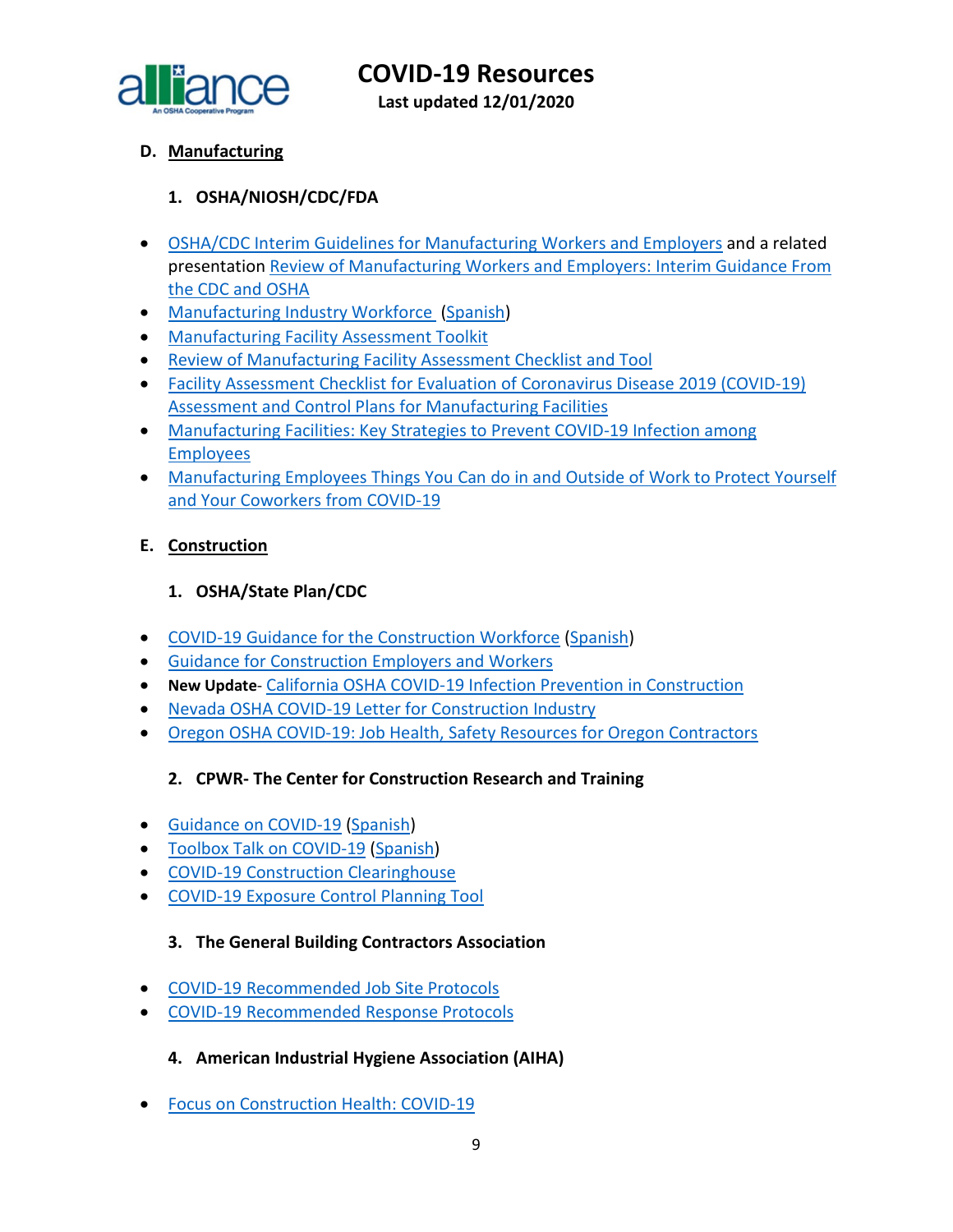

**COVID-19 Resources Last updated 12/01/2020**

#### <span id="page-9-0"></span>**F. Agriculture**

#### **1. OSHA/NIOSH/CDC/State Plan**

- **New Update-** [OSHA/CDC Joint Interim Guidance for Agriculture Workers and Employers](https://www.cdc.gov/coronavirus/2019-ncov/community/guidance-agricultural-workers.html)
- [Agriculture Worker Safety During COVID-19 Wallet Card](https://www.osha.gov/Publications/OSHA4069.pdf) [\(Spanish\)](https://www.osha.gov/Publications/OSHA4069SP.pdf)
- **New Update-** [Agricultural Employer Checklist for Creating a COVID-19 Assessment and](https://www.cdc.gov/coronavirus/2019-ncov/community/pdf/Agricultural-Employer-checklist.pdf?deliveryName=USCDC_10_4-DM31187)  [Control Plan](https://www.cdc.gov/coronavirus/2019-ncov/community/pdf/Agricultural-Employer-checklist.pdf?deliveryName=USCDC_10_4-DM31187)
- [North Carolina DOL Guidance Alert for Farm Workers](https://files.nc.gov/ncdol/documents/files/ASH-COVID-19_0.pdf)
- [Oregon/OSHA Temporary rule addressing the COVID-19 emergency in employer](https://osha.oregon.gov/OSHARules/adopted/2020/ao2-2020-text-emergency-rules-ag-covid.pdf)[provided housing, labor-intensive agricultural operations, and agricultural](https://osha.oregon.gov/OSHARules/adopted/2020/ao2-2020-text-emergency-rules-ag-covid.pdf)  [transportation,](https://osha.oregon.gov/OSHARules/adopted/2020/ao2-2020-text-emergency-rules-ag-covid.pdf) and related [enforcement memorandum](https://osha.oregon.gov/OSHARules/adopted/2020/ao2-2020-enforcement-delay-memo.pdf) and [frequently asked questions](https://osha.oregon.gov/Documents/COVID-19-Emergency-Ag-Rule-Q-A.pdf)
- [Washington Implements New COVID-19 Safety Rules for Farmworker Housing](https://www.lni.wa.gov/rulemaking-activity/AO20-09/2009CR103EAdoption.pdf?utm_medium=email&utm_source=govdelivery)
- **New-** [California/OSHA Safety and Health Guidance COVID-19 Infection Prevention for](https://www.dir.ca.gov/dosh/Coronavirus/COVID-19-Infection-Prevention-in-Agriculture.pdf)  [Agricultural Employers and Employees](https://www.dir.ca.gov/dosh/Coronavirus/COVID-19-Infection-Prevention-in-Agriculture.pdf)

#### <span id="page-9-1"></span>**G. Meatpacking and Food Processing**

#### **1. OSHA/NIOSH/CDC/State Plan**

- **Updated** OSHA/CDC Joint Interim Guidance [for Meat and Poultry Processing Workers](https://www.cdc.gov/coronavirus/2019-ncov/community/organizations/meat-poultry-processing-workers-employers.html)  [and Employers](https://www.cdc.gov/coronavirus/2019-ncov/community/organizations/meat-poultry-processing-workers-employers.html) , and related **updated** [Meat and Poultry Processing Facility Assessment](https://www.cdc.gov/coronavirus/2019-ncov/php/meat-processing-assessment-tool.html?deliveryName=USCDC_10_4-DM30062) **[Toolkit](https://www.cdc.gov/coronavirus/2019-ncov/php/meat-processing-assessment-tool.html?deliveryName=USCDC_10_4-DM30062)**
- [Minnesota Department of Labor and Industry COVID-19 Health and Safety Guidelines for](https://www.dli.mn.gov/sites/default/files/pdf/COVID_19_meatpacking_guidance.pdf)  [the Meatpacking Industry](https://www.dli.mn.gov/sites/default/files/pdf/COVID_19_meatpacking_guidance.pdf)
- [9 Steps to Reducing Worker Exposure to COVID-19 in Meat, Poultry, and Pork Processing](https://www.osha.gov/pls/publications/publication.html#nine-steps)  [and Packaging Facilities Poster](https://www.osha.gov/pls/publications/publication.html#nine-steps) (Available in 24 Languages)
- Meat and Poultry Processing Facilities: Key Strategies to Prevent COVID-19 Infection [among Employees](https://www.cdc.gov/coronavirus/2019-ncov/downloads/community/FS-MeatProcessing-EMPLOYERS.pdf?deliveryName=USCDC_10_4-DM31187)
- [Meat and Poultry Processing Employees: Things you can do at work and at home to](https://www.cdc.gov/coronavirus/2019-ncov/downloads/community/FS-MeatProcessing-EMPLOYEES.pdf?deliveryName=USCDC_10_4-DM31187)  [protect from COVID-19](https://www.cdc.gov/coronavirus/2019-ncov/downloads/community/FS-MeatProcessing-EMPLOYEES.pdf?deliveryName=USCDC_10_4-DM31187)
- **Updated**  [Interim Guidance from CDC and OSHA Protecting Seafood Processing](https://www.cdc.gov/coronavirus/2019-ncov/community/guidance-seafood-processing.html)  [Workers from COVID-19](https://www.cdc.gov/coronavirus/2019-ncov/community/guidance-seafood-processing.html)
- [Checklist for Seafood Processing Worksites](https://www.cdc.gov/coronavirus/2019-ncov/community/pdf/Seafood-checklist-covid.pdf?deliveryName=USCDC_10_4-DM34419)
- [Steps to Reducing Worker Exposure to COVID-19 in Fish and Seafood Processing and](https://www.osha.gov/Publications/OSHA4078.pdf)  [Packaging Facilities](https://www.osha.gov/Publications/OSHA4078.pdf) [\(Spanish\)](https://www.osha.gov/Publications/OSHA4079.pdf)
- [Washington State Department of Labor and Industries Food Processing-Warehouse](https://www.lni.wa.gov/forms-publications/F414-166-000.pdf?utm_medium=email&utm_source=govdelivery)  [Coronavirus \(COVID-19\) Fact Sheet](https://www.lni.wa.gov/forms-publications/F414-166-000.pdf?utm_medium=email&utm_source=govdelivery)
- [North Carolina DOL Health and Safety Guidelines](https://www.labor.nc.gov/documents/ha-2250-covid-19-health-and-safety-guidelines-food-processing) for Food Processing
- Oregon [Food Processing Response Toolkit](https://www.oregon.gov/ODA/agriculture/Documents/COVID-19/COVIDProcessorToolkit.pdf)